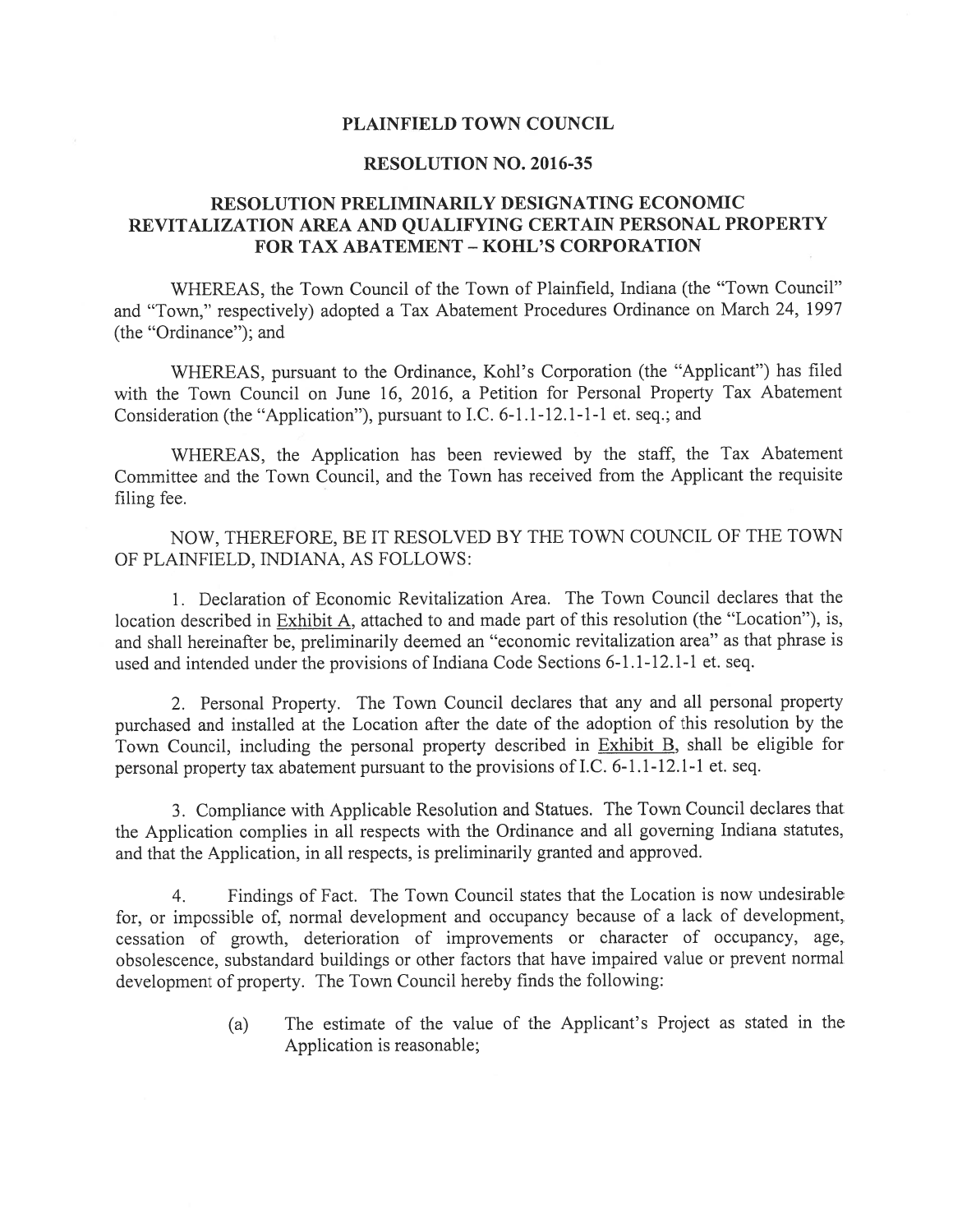- (b) The employment numbers stated in the Application as <sup>a</sup> result of the Project, if any, are reasonably expected;
- (c) The salaries related to such employment, if any, are reasonable; and
- (d) The benefits to be received from the Applicant's Project are sufficient to justify the deduction.

6. Abatement Duration. Based upon the provisions of the Ordinance, the Town Council declares that <sup>a</sup> seven (7) year abatement duration meets the requirements of the Ordinance.

7. Effective Date. This resolution shall be effective immediately upon its passage, subject to the notice and hearing provisions of I.C. 6-1.1-2.1-2.5. The hearing contemplated by said statute shall be held at the time and place of the meeting of the Town Council on April 25, 2016, to wit: Plainfield Town Hall, 206 W. Main Street, Plainfield, Indiana, at 7 p.m. local time. At such meeting the Town Council shall take final action determining whether the qualifications for an economic revitalization area and the personal property abatement have been met, and shall confirm, modify and confirm, or rescind this resolution. Such determination and final action by the Council shall be binding upon all affected parties; subject to the appea<sup>l</sup> procedures contemplated by I.C. 6-1.1-12.1-1 et. seq.

8. Filing With Hendricks County Authorities. Upon the adoption of this resolution, the Clerk-Treasurer of the Town shall cause <sup>a</sup> certified copy of this resolution, including the description of the previously described location and attached map, to be filed with the Hendricks County Assessor and/or such other Hendricks County Government officials as shall be necessary to make the Applicant eligible to file for persona<sup>l</sup> property tax abatement as to the persona<sup>l</sup> property contemplated by the Application.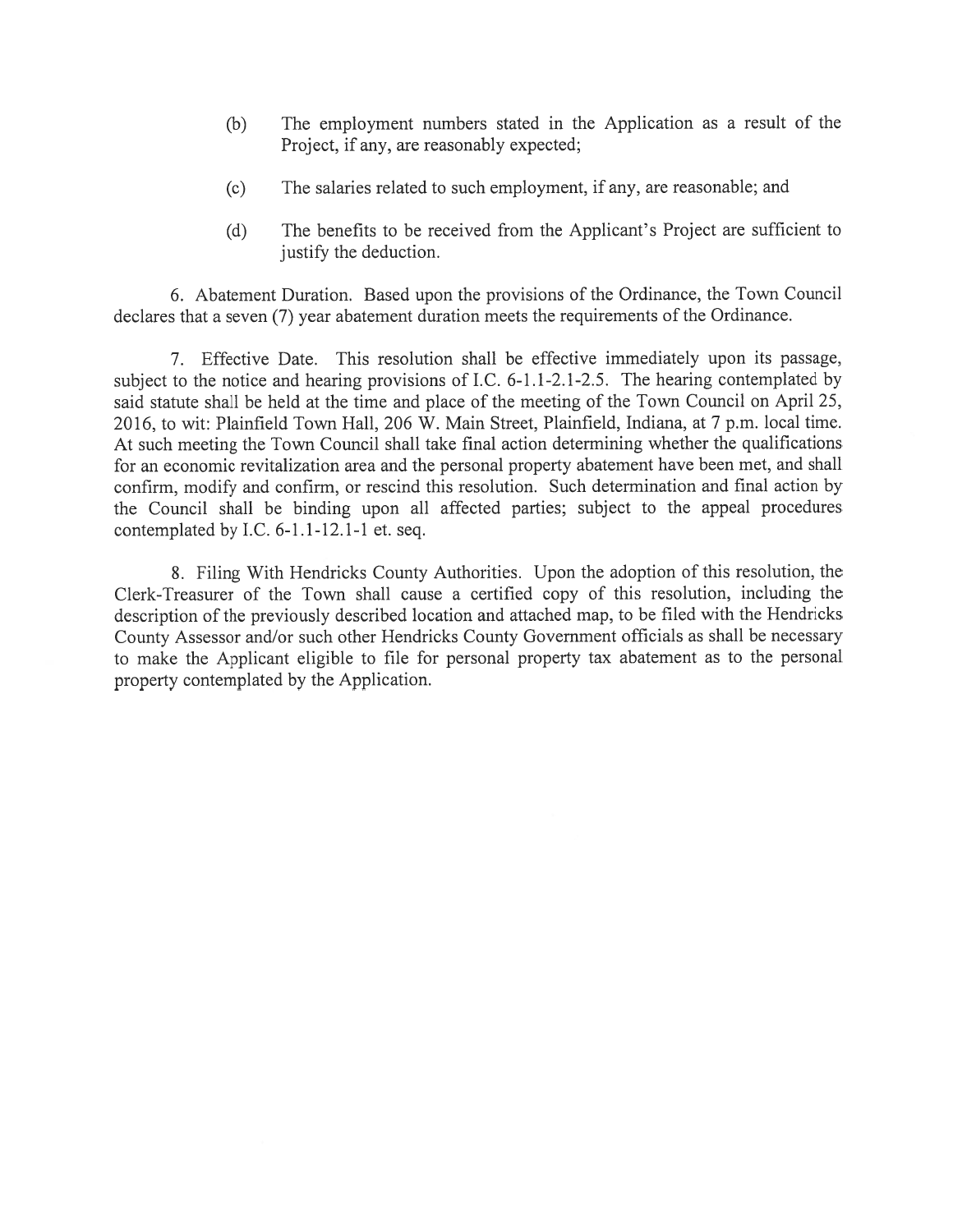Adopted by the Town Council of the Town of Plainfield, Indiana this 11<sup>th</sup> day of July, 2016.

TOWN COUNCIL, TOWN OF PLAINFIELD<br>HENDRICKS COUNTY, INDIANA Robin G. Brandgard President Till Jus Bill Kirchoff Kent McPhail Tance K. Angle Dan Bridget

Wesley R. Bennett, Clerk-Treasurer of the Town of Plainfield, Indiana

Attested b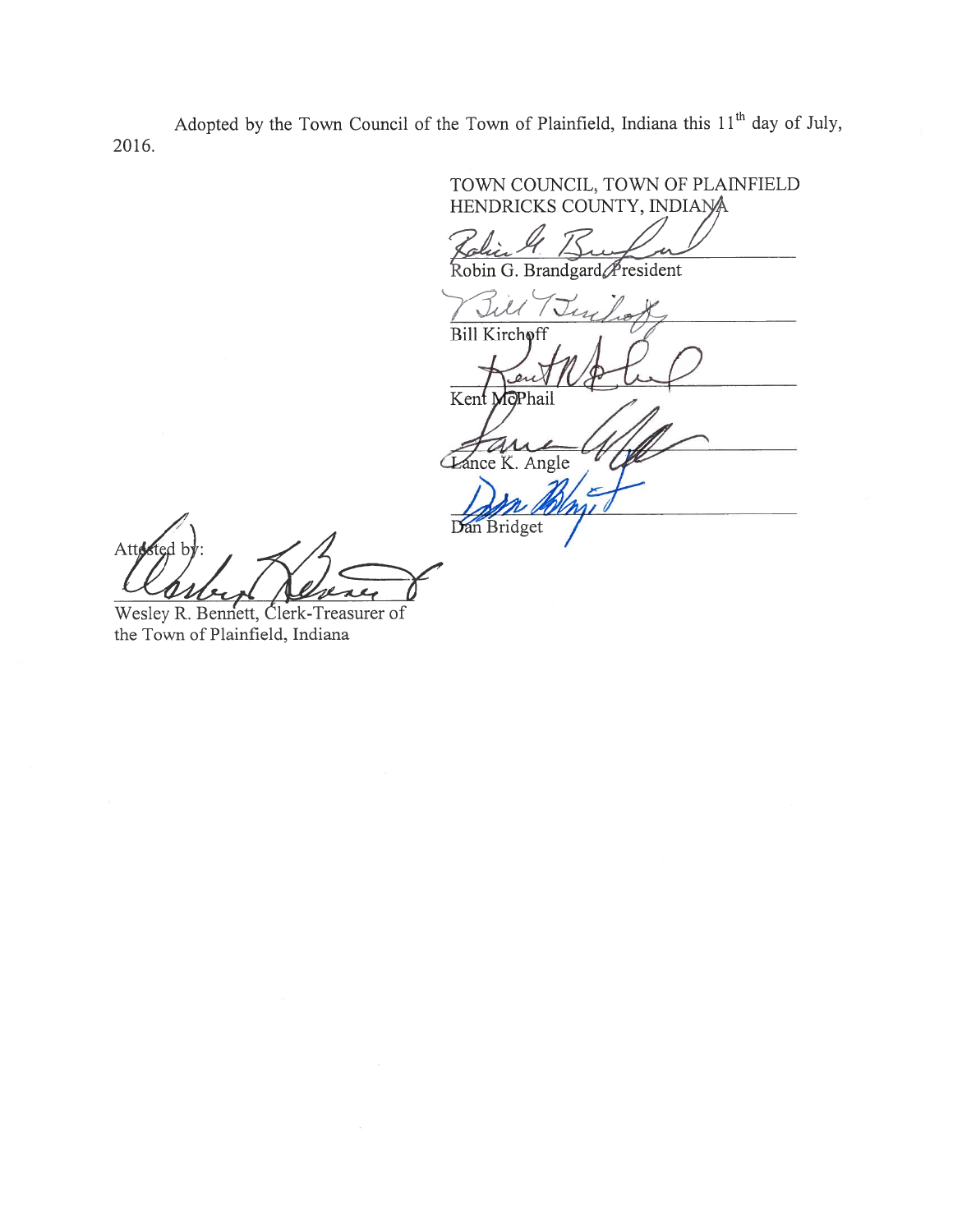### EXHIBIT A [description of location deemed an economic revitalization area]

#### Exhibit "A

#### PARCEL 1- FEE

A part of the East half of Section 18, Township 15 North, Range 2 East of the Second Principal Meridian In Hendricks County, Indiana and being more particularly described as follows:

Commencing at the Northeast corner of the Northeast Quarter of Section 18, Township 15 North, Range <sup>2</sup> East; thence South <sup>01</sup> degree <sup>01</sup> mInute <sup>33</sup> seconds East 2,680.80 feet along the East line of said Northeast Quarter to the Southeast corner of said Northeast Quartet; thence South <sup>00</sup> degrees <sup>50</sup> minutes 45 seconds East 109.42 feet along the East line of the Southeast Quarter to the Southeast corner of the Plat of Allpoints Midwest Business Park Section 2 - (Incremental) Lot 1 recorded as Instrument Number <sup>200818455</sup> (Plat Cabinet 7, Slide <sup>58</sup> - <sup>2</sup> A, B, <sup>C</sup> & D) In The Office of The Recorder of Hendricks County, Indiana and being the Point of Beginning; thence continuing South <sup>00</sup> degrees <sup>50</sup> minutes <sup>45</sup> seconds East 546.90 feet along said line to the North line of the propose<sup>d</sup> Secondary Plat of Atlpolnts Midwest Business Park Section Z - Lot 6 and 6-A (unrecorded); thence South 87 degrees 55 minutes 54 seconds West 576.09 feet along said North line to the East line of Amended Plat of Allpoints Midwest Business Park Section <sup>1</sup> (Incremental) - Lot <sup>I</sup> recorded as Instrument Number <sup>200809789</sup> (Ptat Cabinet 7, Slide <sup>48</sup> - <sup>2</sup> <sup>A</sup> & B) in said Recorders Office; thence North <sup>01</sup> degrees <sup>54</sup> mInutes <sup>01</sup> seconds West 358.57 feet along said East line to <sup>a</sup> point of curvature to the left having <sup>a</sup> radius of 385,00 feet, the radius point of which bears South <sup>88</sup> degrees <sup>05</sup> mInutes <sup>59</sup> seconds West; thence Northerly 198.66 feet along said East line and said curve to <sup>a</sup> point which bears North <sup>58</sup> degrees <sup>32</sup> mInutes <sup>06</sup> seconds East from said radius point being <sup>a</sup> Southwesterly cornet of said Ailpoints Midwest Business Park Section <sup>2</sup> - (Incremental) Lot 1; thence North <sup>88</sup> degrees <sup>06</sup> mInutes <sup>11</sup> seconds East 636.28 feet along the South line of said Alipoints Midwest Business Park Section 2 - (Incremental) Lot 1 to the POINT OF BEGINNING. Containing 321,342.03 square feet or 7.377 acres, more or less,

The below description is a revised version of Parcel 1 with updates to the now recorded plat of Alipoints Midwest Business Park Section <sup>2</sup> - Lots <sup>6</sup> and 6-A and also reflecting the bearing system of this survey.

Part of the Southeast Quarter of Section 18, Township 15 North, Range 2 East of the Second Principal Meridian In Hendricks County, Indiana and being more particularly described as follows:

Commencing at the northeast corner of said Southeast Quarter; thence South <sup>00</sup> degrees <sup>23</sup> minutes <sup>45</sup> seconds East 109.42 feet along the East line of the Southeast Quarter to the Southeast corner of the Flat of Ailpoints Midwest Business Park Section <sup>2</sup> - (Incremental) Lot <sup>1</sup> recorded as Instrument Number <sup>200818455</sup> (Flat Cabinet 7, Slide <sup>58</sup> - <sup>2</sup> A, B, <sup>C</sup> & 0) In The Office of The Recorder of Hendricks County, Indiana and being the Point of Beginning; thence continuing South <sup>00</sup> degrees <sup>23</sup> minutes <sup>45</sup> seconds East 546.87 feet along said line to the North line of the Secondary Plat of Alipoints Midwest Business Park Section 2 - Lot 6 and 6-A recorded as Instrument number 201502224 and flied in Fiat Cabinet 8, SlIde 35, pages <sup>1</sup> A-B; thence South <sup>88</sup> degrees <sup>23</sup> minutes OS seconds West 575.98 feet along said North line to the East line of Amended Plat of Allpoints Midwest Business Park Section 1 (Incremental) - Lot 1 recorded as Instrument Number <sup>200809789</sup> (Piat Cabinet 7, SlIde <sup>48</sup> - <sup>2</sup> <sup>A</sup> & B); thence North <sup>01</sup> degrees <sup>26</sup> minutes SO seconds West 358.57 feet along said East line to <sup>a</sup> point of curvature to the left having <sup>a</sup> radius of 385.00 feet; thence Northerly an arc distance of 198.66 feet along said East line and curve, said curve being subtended by a 196.40 feet long chord bearing North 16 degrees 13 minutes 28 seconds West, to <sup>a</sup> Southwesterly corner of said Alipoints Midwest Business Park Section <sup>2</sup> - (Incremental) Lot 1; thence North <sup>88</sup> degrees <sup>33</sup> minutes <sup>11</sup> seconds East 636.10 feet along the South line of said Ailpoints Midwest Business Park Section 2 - (Incremental) Lot 1 to the POINT OF BEGINNING. Containing 7.375 acres, more or less.

PARCEL 2- FEE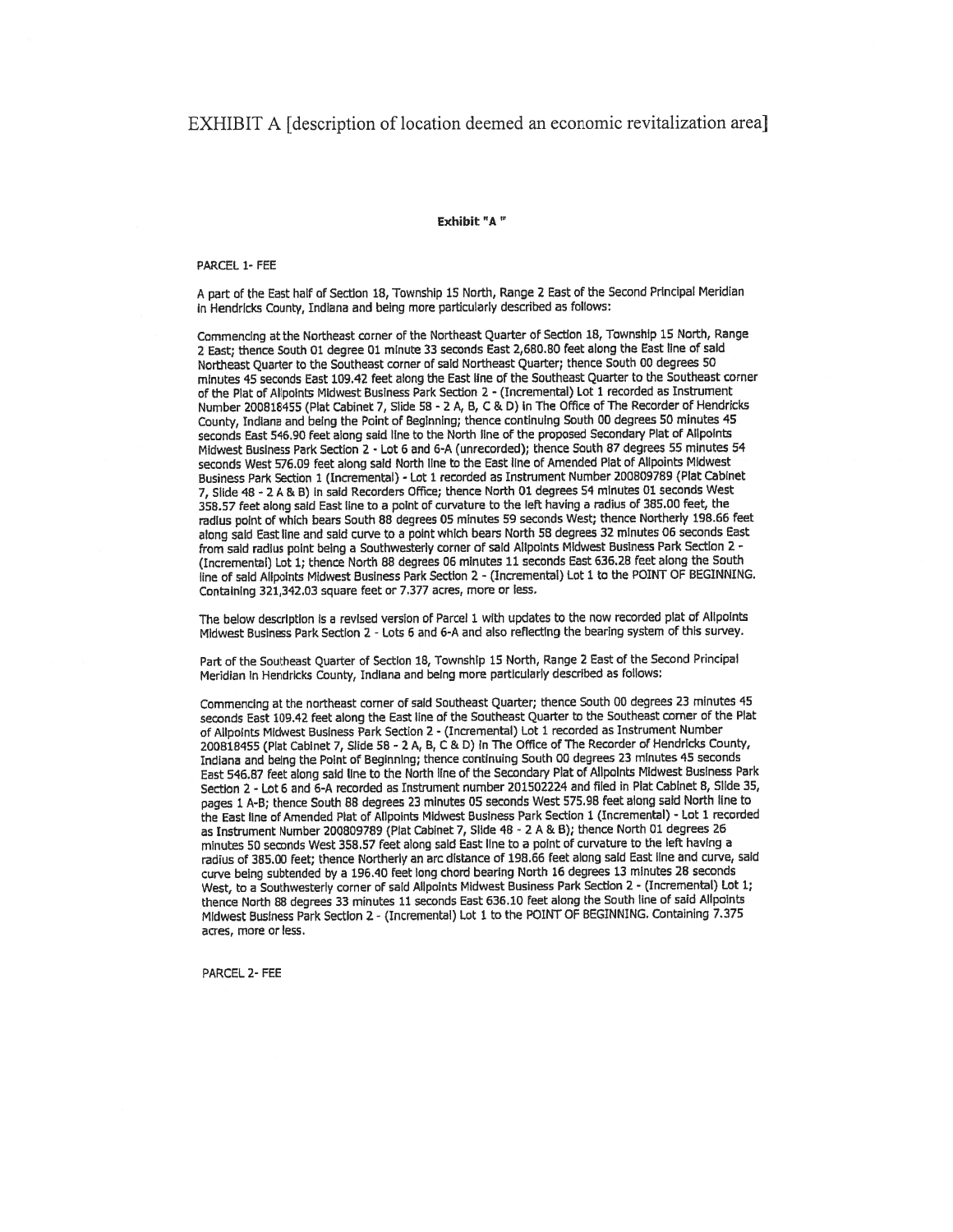That portion of the Southwest Quarter of Section 17 and East Half of the Southeast Quarter of Section 18, all In Township 15 North, Range <sup>2</sup> East of the Second Principal Meridian, Washington Township, Hendricks County, Indiana, described as follows:

BEGINNING at an iron <sup>p</sup>in in concrete marking the southwest corner of said Southwest Quarter; thence South <sup>88</sup> degrees <sup>06</sup> minutes <sup>13</sup> seconds West along the south line of said East Half 489.30 feet to the southeast corner of the Amended Piat of Alipoints Midwest Business Park, Section One, Incremental Lot 1, <sup>p</sup>latted in Instrument Number <sup>200809789</sup> in the Office of the Recorder of Hendricks County, Indiana (the following four (4) lines are along the easterly lines of said <sup>p</sup>lat); 1) thence North <sup>01</sup> degrees <sup>53</sup> minutes 47 seconds West 50.00 feet to <sup>a</sup> 5/8 inch rebar with cap stamped "Banning Eng Firm #0060" (herein referred to as "capped rebar") set; 2) thence North 49 degrees 39 mInutes 57 seconds West 44.43 feet to <sup>a</sup> cappe<sup>d</sup> rebar set; 3) thence North <sup>07</sup> degrees <sup>26</sup> minutes <sup>06</sup> seconds West 171.84 feet to <sup>a</sup> rebar with cap stamped "Cripe Firm #0055"; 4) thence North <sup>01</sup> degrees <sup>53</sup> minutes <sup>47</sup> seconds West 1,771.60 feet to <sup>a</sup> capped rebar set; thence North <sup>87</sup> degrees <sup>56</sup> minutes <sup>08</sup> seconds East 599.28 feet to <sup>a</sup> cappe<sup>d</sup> rebar set; thence North <sup>89</sup> degrees <sup>29</sup> minutes <sup>51</sup> seconds East 1309.1\$ feet to <sup>a</sup> cappe<sup>d</sup> rebar found on the east line of the West Half of said Southwest Quarter; thence South 00 degrees 57 minutes <sup>28</sup> seconds East along said east line 1064,50 feet to <sup>a</sup> cappe<sup>d</sup> rebar found; thence South <sup>88</sup> degrees <sup>57</sup> minutes <sup>12</sup> seconds West parallel with the south line of said West Half 735.66 teet to <sup>a</sup> cappe<sup>d</sup> rebar found; thence South 00 degrees 57 minutes 28 seconds East parallel with said east line 948.00 feet to the south line of the West Half of said Southwest Quarter; thence South \$8 degrees 57 minutes 12 seconds West along said south line 600.76 feet to the POINT OF BEGINNING, containing 71.614 acres, more or less

Now known as Secondary Plat of Ailpolnts Midwest Business Park Section <sup>2</sup> Lots <sup>6</sup> and 6-A recorded January 30 2015 as Instrument No. 201502224.

#### PARCEL 3- FEE

Part of the Southwest Quarter of Section <sup>17</sup> In Township <sup>15</sup> North, Range <sup>2</sup> East of the Second Principal Meridian, Washington Township, Hendricks County, Indiana described as follows:

Commencing at the northwest corner of said Southwest Quarter; thence South <sup>00</sup> degrees <sup>23</sup> minutes <sup>45</sup> seconds East along the west line of said Southwest Quarter <sup>a</sup> distance of 109.42 feet to the Southeast corner of Lot <sup>1</sup> of"Ailpolnts Midwest Business Park Section Two-(!ncremental) Lot 1", per <sup>p</sup>lat thereof recorded as Instrument Number 200818455 and flied in Plat Cabinet 7, SlIde 58, pages 2 A-D, being the POINT OF BEGINNING; thence North <sup>89</sup> degrees <sup>42</sup> minutes <sup>49</sup> seconds East parallel with the North line of said Southwest Quarter <sup>a</sup> distance of 550.42 feet to the Northerly extension of the longest common line separating Lots <sup>6</sup> and 6-A of "Allpoints Midwest Business Park Section 2-Lots <sup>6</sup> and 6K' recorded as Instrument Number 201502224 and filed in Plat Cabinet 8, Slide 35, pages <sup>1</sup> A-B in the Office of the Recorder of Hendricks County, Indiana; thence South <sup>01</sup> degrees <sup>26</sup> minutes <sup>50</sup> seconds East along said extension line <sup>a</sup> distance of 548.63 feet to the north line of said Lot 6-A; thence South \$9 degrees 56 minutes <sup>48</sup> seconds West along the north line of said Lot 6-A and along the north line of said Lot <sup>6</sup> <sup>a</sup> distance of 537.20 feet to <sup>a</sup> northerly corner of Lot 6; thence South <sup>88</sup> degrees <sup>23</sup> mInutes <sup>05</sup> seconds West along <sup>a</sup> north line of said Lot <sup>6</sup> <sup>a</sup> distance of 23.30 feet to the West line of said Southwest quarter; thence North <sup>00</sup> degrees <sup>23</sup> minutes <sup>45</sup> seconds West along said West line <sup>a</sup> distance of 546.87 feet to the POINT OF BEGINNING. Containing 6.980 acres, more or less.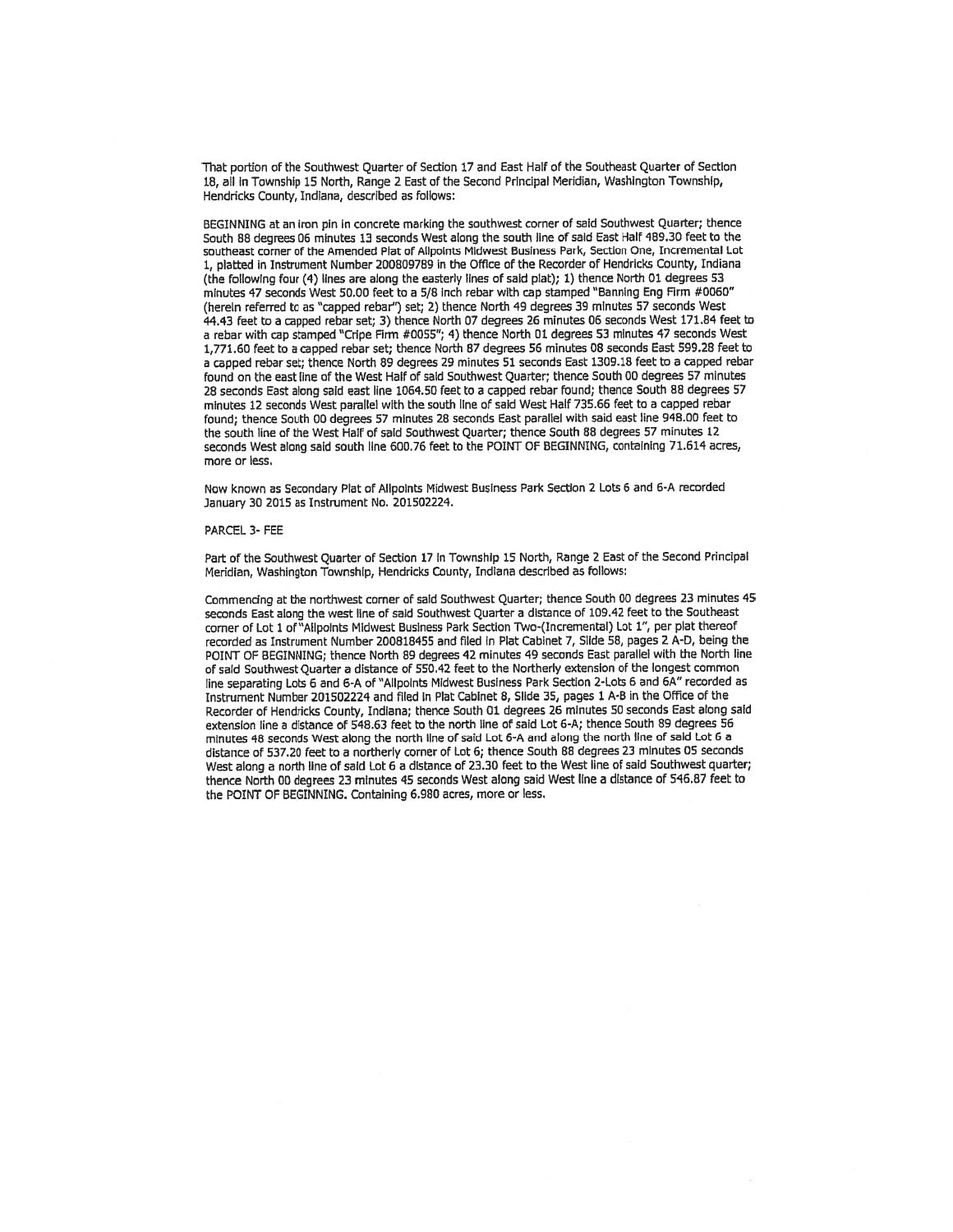

EXHIBIT "B"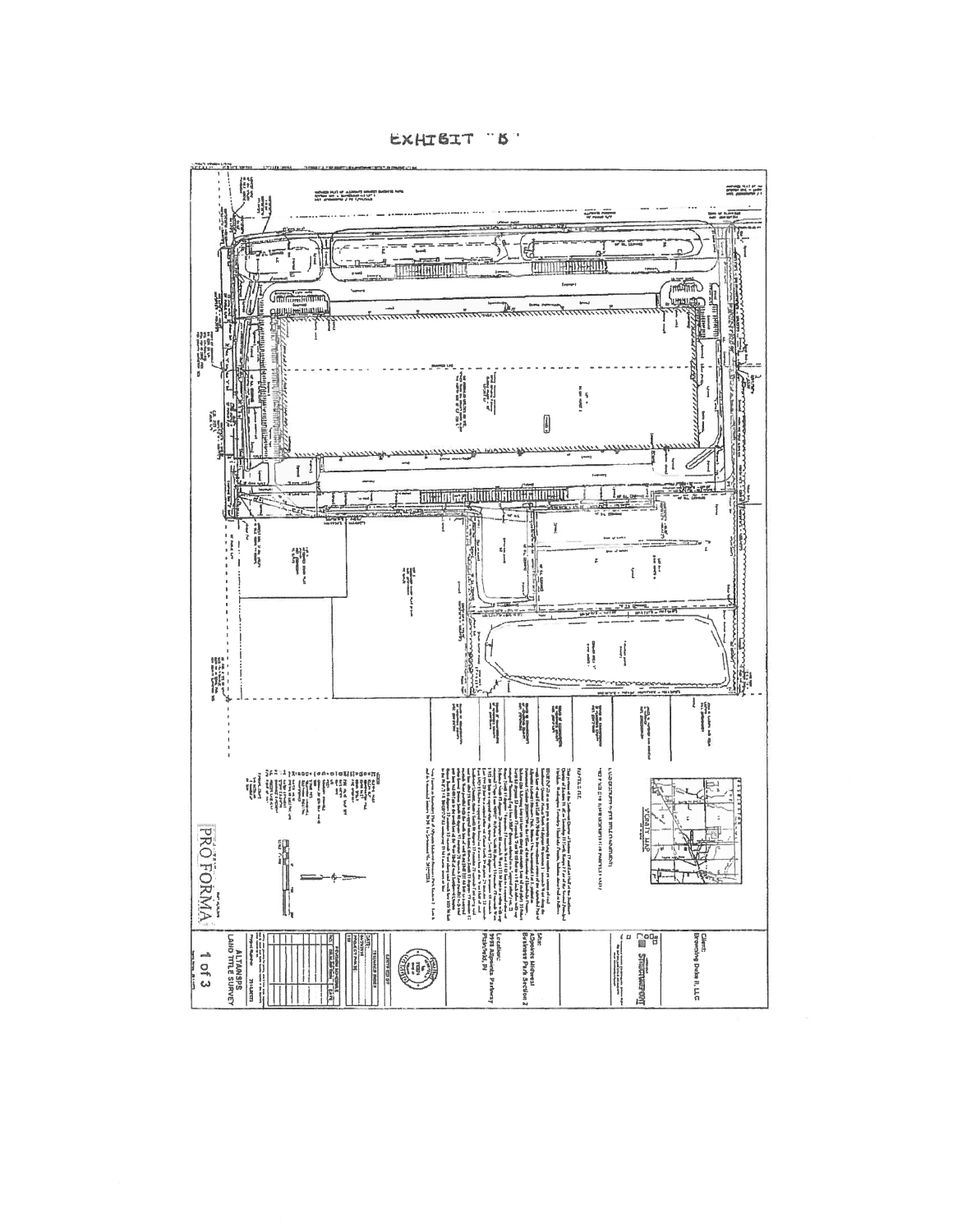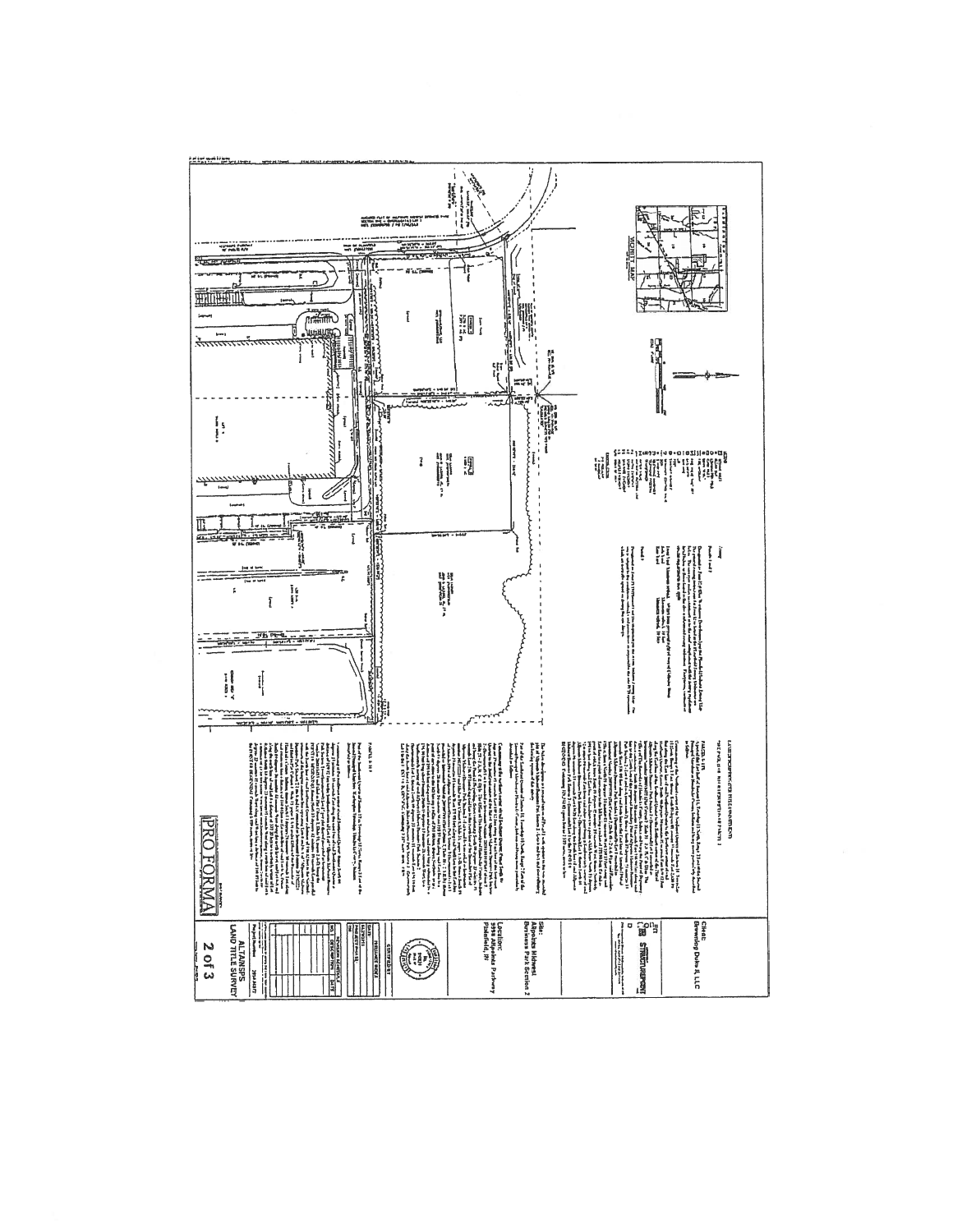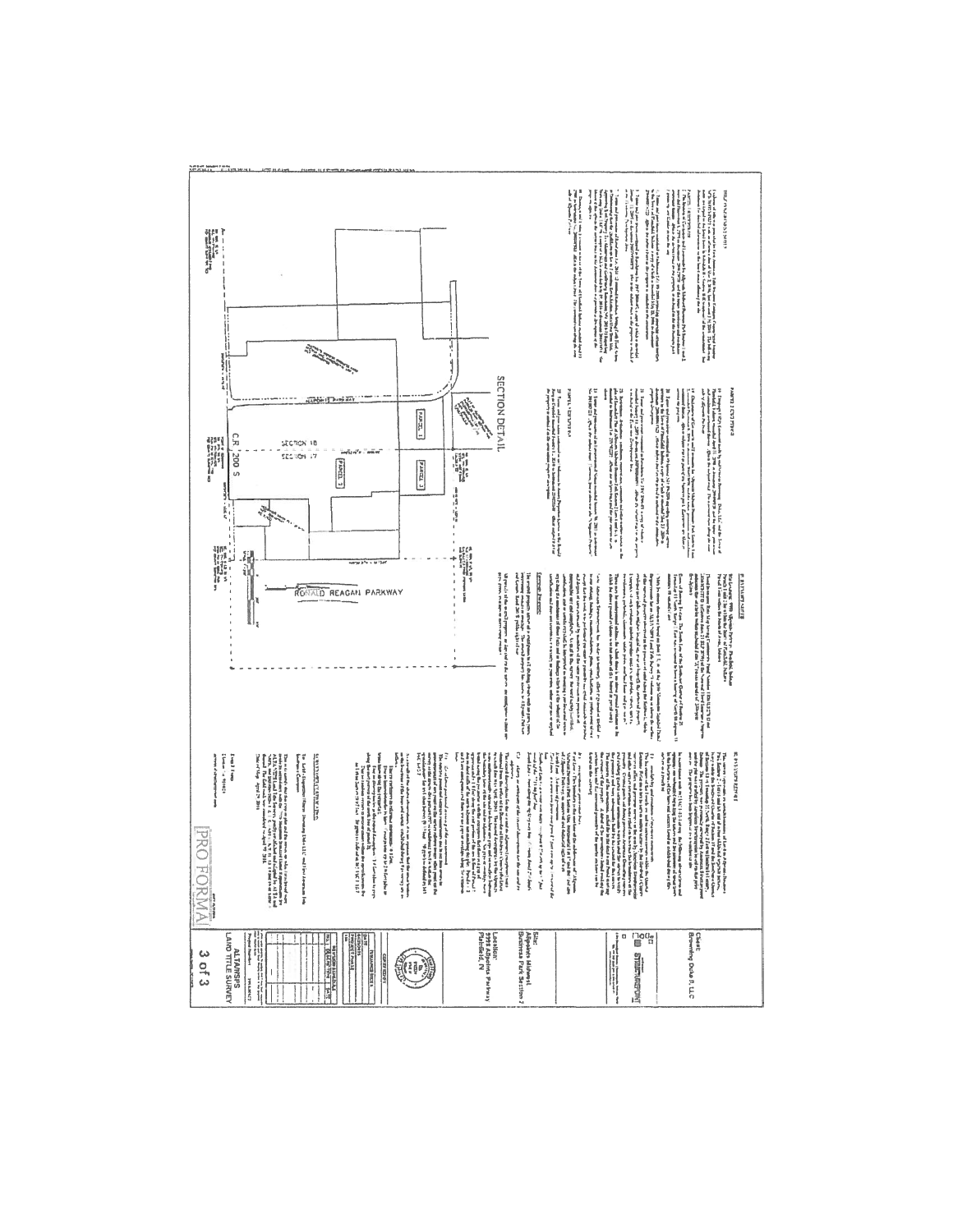# **EXHIBIT B**



STATEMENT OF BENEFITS PERSONAL PROPERTY State Form 51764 (R4 / 11-15) Prescribed by the Department of Local Government Finance

FORM SB-1/PP

PRIVACY NOTICE Any information concerning the cost<br>of the property and specific salaries paid<br>to individual employees by the property<br>owner is confidential per iC 5-1,1-12,1-5.1.

**INSTRUCTIONS** 

- ויסטרו באוויז (האחר באוויז) https://www.industrial must be submitted to the body designating the Economic Revita<br>This statement must be submitted to the body designating the Economic Revital and Powlalization Area. Otherw
- 2. The statement of benefits form must be submitted to the designating body and the area designated an economic revitalization area before the installation<br>of qualifying abatable equipment for which the person desires to c
- To obtain a deduction, a person must like a certified deduction schedule with he person's personal property return on a certified deduction schedule<br>(Form 103-ERA) with the township assessor of the township where the prope due date of that year.

| <b>SECTION 1</b>                                                                                                                                                                                               |                        |                                          | <b>TAXPAYER INFORMATION</b>                        |             |                                              |                   |                                                                 |                                    |                          |  |
|----------------------------------------------------------------------------------------------------------------------------------------------------------------------------------------------------------------|------------------------|------------------------------------------|----------------------------------------------------|-------------|----------------------------------------------|-------------------|-----------------------------------------------------------------|------------------------------------|--------------------------|--|
| Name of taxpayer                                                                                                                                                                                               | Name of contact person |                                          |                                                    |             |                                              |                   |                                                                 |                                    |                          |  |
| Thomas Taugher<br>Kohl's Department Stores                                                                                                                                                                     |                        |                                          |                                                    |             |                                              |                   |                                                                 |                                    |                          |  |
| Address of taxpayer (number and street, city, state, and ZIP code)                                                                                                                                             |                        |                                          |                                                    |             |                                              |                   | Telephone number                                                |                                    |                          |  |
| 262 ) 703-1642<br>N56 W17000 Ridgewood Drive, Menomonee Falls, WI 53051                                                                                                                                        |                        |                                          |                                                    |             |                                              |                   |                                                                 |                                    |                          |  |
| <b>LOCATION AND DESCRIPTION OF PROPOSED PROJECT</b><br><b>SECTION 2</b>                                                                                                                                        |                        |                                          |                                                    |             |                                              |                   |                                                                 |                                    |                          |  |
| Resolution number (s)<br>Name of designating body                                                                                                                                                              |                        |                                          |                                                    |             |                                              |                   |                                                                 |                                    |                          |  |
| Town of Plainfield                                                                                                                                                                                             |                        |                                          |                                                    |             |                                              |                   |                                                                 |                                    |                          |  |
| Location of property                                                                                                                                                                                           |                        |                                          |                                                    |             | County                                       |                   |                                                                 | <b>DLGF</b> taxing district number |                          |  |
| 32027<br>Hendricks<br>9998 Allpoints Parkway, Plainfield, IN 46168                                                                                                                                             |                        |                                          |                                                    |             |                                              |                   |                                                                 |                                    |                          |  |
| Description of manufacturing equipment and/or research and development equipment<br>and/or logistical distribution equipment and/or information technology equipment.<br>(Use additional sheets if necessary.) |                        |                                          |                                                    |             |                                              |                   | <b>ESTIMATED</b><br><b>COMPLETION DATE</b><br><b>START DATE</b> |                                    |                          |  |
| Traditional pick-module and high bay rack, automated storage and retrieval                                                                                                                                     |                        |                                          |                                                    |             | <b>Manufacturing Equipment</b>               |                   |                                                                 |                                    |                          |  |
| system, a conveyor system including inbound and outbound sortation                                                                                                                                             |                        |                                          |                                                    |             |                                              |                   |                                                                 |                                    |                          |  |
| R & D Equipment<br>systems.                                                                                                                                                                                    |                        |                                          |                                                    |             |                                              |                   |                                                                 |                                    |                          |  |
|                                                                                                                                                                                                                |                        |                                          |                                                    |             | Logist Dist Equipment                        |                   | 07/01/2016                                                      |                                    | 07/01/2017               |  |
| <b>IT Equipment</b>                                                                                                                                                                                            |                        |                                          |                                                    |             |                                              |                   |                                                                 |                                    |                          |  |
| ESTIMATE OF EMPLOYEES AND SALARIES AS RESULT OF PROPOSED PROJECT<br><b>SECTION 3</b>                                                                                                                           |                        |                                          |                                                    |             |                                              |                   |                                                                 |                                    |                          |  |
| Current number<br>o                                                                                                                                                                                            | <b>Salaries</b><br>0   | Number retained                          | o                                                  | Salaries    | 0                                            | Number additional | 300                                                             | <b>Salaries</b>                    | 10,021,440               |  |
| <b>SECTION 4</b>                                                                                                                                                                                               |                        |                                          | ESTIMATED TOTAL COST AND VALUE OF PROPOSED PROJECT |             |                                              |                   |                                                                 |                                    |                          |  |
| NOTE: Pursuant to IC 6-1.1-12.1-5.1 (d) (2) the<br>COST of the property is confidential.                                                                                                                       |                        | <b>MANUFACTURING</b><br><b>EQUIPMENT</b> |                                                    |             | R & D EQUIPMENT                              |                   | <b>LOGIST DIST</b><br><b>EQUIPMENT</b>                          |                                    | <b>IT EQUIPMENT</b>      |  |
|                                                                                                                                                                                                                |                        | COST                                     | <b>ASSESSED</b><br>VALUE                           | COST        | <b>ASSESSED</b><br>VALUE                     | COST              | <b>ASSESSED</b><br>VALUE                                        | COST                               | <b>ASSESSED</b><br>VALUE |  |
| Current values                                                                                                                                                                                                 |                        |                                          |                                                    |             |                                              | O                 |                                                                 |                                    |                          |  |
| Plus estimated values of proposed project                                                                                                                                                                      |                        |                                          |                                                    |             |                                              | 127,000,000       |                                                                 | 23,000,000                         |                          |  |
| Less values of any property being replaced                                                                                                                                                                     |                        |                                          |                                                    |             |                                              | o                 |                                                                 |                                    |                          |  |
| Net estimated values upon completion of project                                                                                                                                                                |                        |                                          |                                                    | 127,000.000 |                                              |                   | 23.000.000                                                      |                                    |                          |  |
| WASTE CONVERTED AND OTHER BENEFITS PROMISED BY THE TAXPAYER<br><b>SECTION 5</b>                                                                                                                                |                        |                                          |                                                    |             |                                              |                   |                                                                 |                                    |                          |  |
| Estimated solid waste converted (pounds)                                                                                                                                                                       |                        |                                          |                                                    |             | Estimated hazardous waste converted (pounds) |                   |                                                                 |                                    |                          |  |
| Other benefits:                                                                                                                                                                                                |                        |                                          |                                                    |             |                                              |                   |                                                                 |                                    |                          |  |
| This project will create an estimated 300 full time jobs and another 600 part time jobs all receiving benefits over a three (3) year period.                                                                   |                        |                                          |                                                    |             |                                              |                   |                                                                 |                                    |                          |  |
| <b>TAXPAYER CERTIFICATION</b><br><b>SECTION 6</b>                                                                                                                                                              |                        |                                          |                                                    |             |                                              |                   |                                                                 |                                    |                          |  |
| I hereby certify that the representations in this statement are true.                                                                                                                                          |                        |                                          |                                                    |             |                                              |                   |                                                                 |                                    |                          |  |
| Date signed (month, day, year)<br>Slanature of authorized representative<br>max                                                                                                                                |                        |                                          |                                                    |             |                                              |                   |                                                                 |                                    |                          |  |
| Title<br>Printed name of authorized representative                                                                                                                                                             |                        |                                          |                                                    |             |                                              |                   |                                                                 |                                    |                          |  |
| <b>Vice President Finance</b><br>Thomas Taugher                                                                                                                                                                |                        |                                          |                                                    |             |                                              |                   |                                                                 |                                    |                          |  |

Page 1 of 2

<sup>4.</sup> Property owners whose Statement of Benefils was approved, must submit Form CF-1/PP annually to show compliance with the Statement of Benefils.  $(IC 6-1.1-12.1-5.6)$ 

<sup>5.</sup> For a Form SB-1/PP that is approved after June 30, 2013, the designating body is required to establish an abatement schedule for each deduction allowed.<br>For a Form SB-1/PP that is approved prior to July 1, 2013, the aba